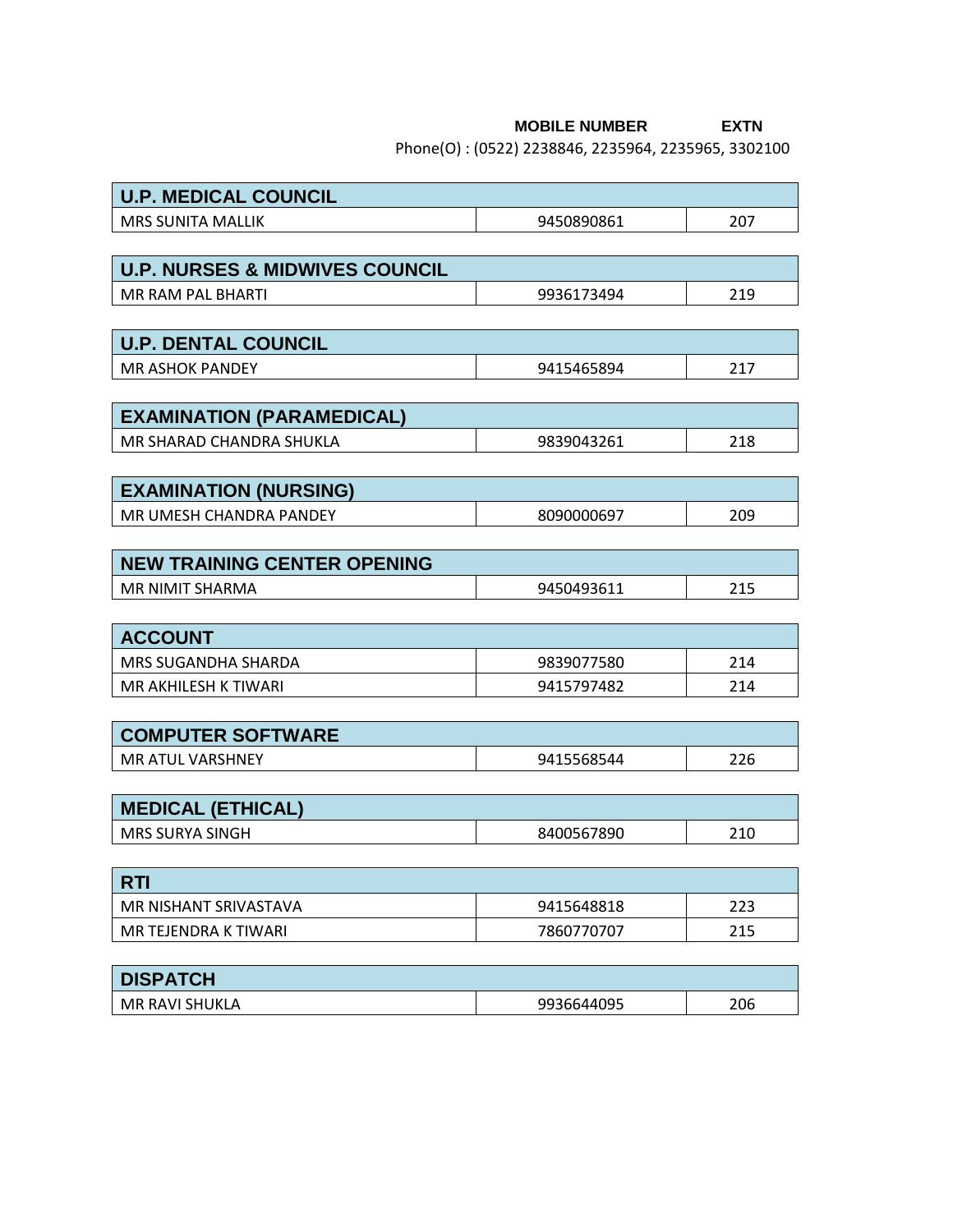| <b>Administrative Cadre</b> |                           |                               |
|-----------------------------|---------------------------|-------------------------------|
|                             |                           |                               |
|                             | <b>MRS SUNITA MALLIK</b>  | Sr. Admin Officer             |
|                             | MR SURESH CHANDRA MISHRA  | Sr. Admin Officer             |
|                             | MR RAM PAL BHARTI         | Administrative Officer        |
|                             | MR UMESH CHANDRA PANDEY   | Administrative Officer        |
|                             | MR SHARAD CHANDRA SHUKLA  | <b>Administrative Officer</b> |
|                             | MR MANOJ KUMAR MISHRA     | Administrative Officer        |
|                             | MR NISHANT SRIVASTAVA     | Pradhan Sahayak (Sr. Grade)   |
|                             | <b>MRS SURYA SINGH</b>    | Pradhan Sahayak (Sr. Grade)   |
|                             | MR KULDEEP SINGH          | Pradhan Sahayak (Sr. Grade)   |
|                             | MR ASHISH KUMAR SINGH     | Pradhan Sahayak (Jr. Grade)   |
|                             | <b>MRS MINI VIJESH</b>    | Pradhan Sahayak (Jr. Grade)   |
|                             | MR NIMIT SHARMA           | Pradhan Sahayak (Jr. Grade)   |
|                             | MR TEJENDRA KUMAR TIWARI  | Pradhan Sahayak (Jr. Grade)   |
|                             | MR LOKRANJAN SINGH        | Varishth Sahayak              |
|                             | <b>MR JAGDISH</b>         | Varishth Sahayak              |
|                             | <b>MR RAJESH</b>          | Varishth Sahayak              |
|                             | <b>MRS PUSHPA DEVI</b>    | Kanishth Sahayak              |
|                             | <b>MRS BHAWNA BHOLA</b>   | Kanishth Sahayak              |
|                             | <b>MR RAVI SHUKLA</b>     | Kanishth Sahayak              |
|                             | <b>MRS GARIMA SINGH</b>   | Kanishth Sahayak              |
|                             | <b>MS JASMEET KAUR</b>    | Kanishth Sahayak              |
|                             | MR GANESH P MAURYA        | Kanishth Sahayak              |
|                             | MR SANDEEP BHOWMICK       | Kanishth Sahayak              |
|                             |                           |                               |
| <b>Account Section</b>      |                           |                               |
|                             | MRS SUGANDHA SHARDA SINGH | Accountant-I                  |
|                             | MR AKHILESH KUMAR TIWARI  | Accountant-II                 |
|                             |                           |                               |
| <b>Technical Section</b>    |                           |                               |
|                             | MR ATUL VARSHNEY          | <b>Computer Assistant</b>     |
|                             | MR MANISH BHASKAR SINGH   | <b>Computer Assistant</b>     |
|                             | MR PIYUSH KUMAR SINHA     | <b>Computer Assistant</b>     |
|                             |                           |                               |
| Steno/Typist/Receptionist   |                           |                               |
|                             | MRS SANA RIZVI            | Steno                         |
|                             | <b>MR RAMYASH</b>         | Typist                        |
|                             | MR RAJESH KUMAR           | Computer Typist               |
|                             | <b>MRS NAMITA SINGH</b>   | Receptionist                  |
|                             |                           |                               |